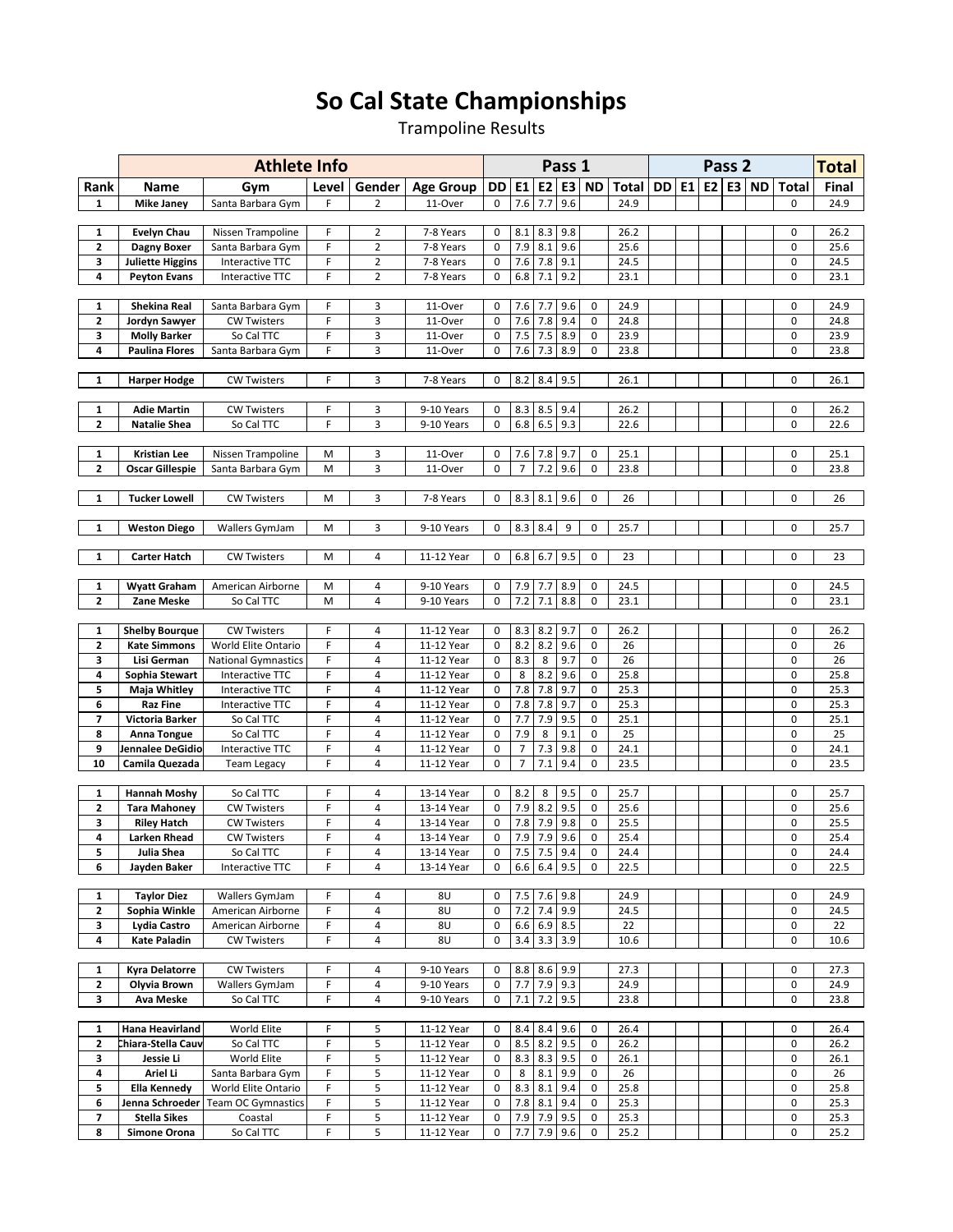| 9                       | Sierra Marshall            |                            | F |                |            |              | 7.6   |                | 9.7               | 0           |           |           |  | 0                |      |
|-------------------------|----------------------------|----------------------------|---|----------------|------------|--------------|-------|----------------|-------------------|-------------|-----------|-----------|--|------------------|------|
|                         |                            | So Cal TTC                 |   | 5              | 11-12 Year | 0            |       | 7.7            |                   |             | 25        |           |  |                  | 25   |
| 10                      | <b>Amber Hottman</b>       | <b>CW Twisters</b>         | F | 5              | 11-12 Year | $\mathbf 0$  | 7.4   | 7.3            | 9.8               | 0           | 24.5      |           |  | $\mathbf 0$      | 24.5 |
| 11                      | <b>Brooklyn Hodge</b>      | <b>CW Twisters</b>         | F | 5              | 11-12 Year | $\mathbf 0$  | 7.3   | 7.1            | 9.6               | 0           | 24        |           |  | $\boldsymbol{0}$ | 24   |
| 12                      | Alexa Pasquarello          | So Cal TTC                 | F | 5              | 11-12 Year | $\mathbf 0$  | 7.3   | 7.1            | 9.2               | 0           | 23.6      |           |  | $\boldsymbol{0}$ | 23.6 |
|                         |                            |                            |   |                |            |              |       |                |                   |             |           |           |  |                  |      |
|                         |                            |                            | F |                |            |              |       |                |                   | 0           |           |           |  | $\mathbf 0$      |      |
| $\mathbf{1}$            | <b>Natalie Hudson</b>      | <b>CW Twisters</b>         |   | 5              | 13-14 Year | 0            | 8.5   | 8.6            | 9.5               |             | 26.6      |           |  |                  | 26.6 |
| $\mathbf{z}$            | <b>Elizabeth Polonski</b>  | So Cal TTC                 | F | 5              | 13-14 Year | $\mathbf 0$  | 8.5   | 8.2            | 9.3               | 0           | 26        |           |  | $\mathbf 0$      | 26   |
| 3                       | <b>Elizabeth Ratcliffe</b> | So Cal TTC                 | F | 5              | 13-14 Year | $\mathbf 0$  | 8.1   | 7.9            | 9.3               | 0           | 25.3      |           |  | $\boldsymbol{0}$ | 25.3 |
| 4                       | McKayla DeRuyter           | World Elite                | F | 5              | 13-14 Year | $\mathbf 0$  | 7.8   | 8.1            | 9.4               | $\mathbf 0$ | 25.3      |           |  | $\mathbf 0$      | 25.3 |
| 5                       | harlee Pasquarell          | So Cal TTC                 | F | 5              | 13-14 Year | $\Omega$     | 7.1   | 7.3            | 9.8               | 0           | 24.2      |           |  | 0                | 24.2 |
|                         |                            |                            |   |                |            |              |       |                |                   |             |           |           |  |                  |      |
| 6                       | Lucy Galyan                | Galaxy Sports              | F | 5              | 13-14 Year | 0            | $7.2$ | 7.4            | 9.4               |             | 24        |           |  | $\boldsymbol{0}$ | 24   |
| 7                       | <b>Brooklynn Rios</b>      | Interactive TTC            | F | 5              | 13-14 Year |              |       |                |                   |             | $\pmb{0}$ |           |  | $\mathbf 0$      | 0    |
|                         |                            |                            |   |                |            |              |       |                |                   |             |           |           |  |                  |      |
| $\mathbf{1}$            | <b>Christy Howell</b>      | <b>Team OC Gymnastics</b>  | F | 5              | 15-Over    | 0            | 7.6   | 7.8            | 9.3               |             | 24.7      |           |  | 0                | 24.7 |
|                         |                            |                            |   |                |            |              |       |                |                   |             |           |           |  |                  |      |
| 2                       | <b>Ashley Bull</b>         | World Elite                | F | 5              | 15-Over    | $\mathbf 0$  | 7.4   | 7.6            | 9.6               |             | 24.6      |           |  | $\mathbf 0$      | 24.6 |
| 3                       | <b>Madeline Pearl</b>      | Interactive TTC            | F | 5              | 15-Over    | 0            | 7.2   | 7.3            | 9.4               |             | 23.9      |           |  | 0                | 23.9 |
|                         |                            |                            |   |                |            |              |       |                |                   |             |           |           |  |                  |      |
| $\mathbf{1}$            | <b>Bre Bisuna</b>          | World Elite                | F | 5              | 9-10 Years | 0            | 9.5   | 9.5            | 9.6               |             | 28.6      |           |  | 0                | 28.6 |
|                         |                            |                            | F |                |            |              |       |                |                   |             |           |           |  |                  |      |
| $\overline{\mathbf{c}}$ | carlett Burlingam          | Coastal                    |   | 5              | 9-10 Years | 0            | 8.1   | 8              | 9.3               |             | 25.4      |           |  | $\mathbf 0$      | 25.4 |
| 3                       | <b>Keira Felix</b>         | Wallers GymJam             | F | 5              | 9-10 Years | $\mathbf 0$  | 7.8   | 8              | 9.4               |             | 25.2      |           |  | $\mathbf 0$      | 25.2 |
| 4                       | Daveena Honev              | American Airborne          | F | 5              | 9-10 Years | $\mathbf 0$  | 7.5   | 7.7            | 9.8               |             | 25        |           |  | 0                | 25   |
| 5                       | <b>Addison Heap</b>        | So Cal TTC                 | F | 5              | 9-10 Years | $\mathbf 0$  | 7.8   | 7.6            | 9.3               |             | 24.7      |           |  | $\mathbf 0$      | 24.7 |
| 6                       | <b>Rylan Campbell</b>      | <b>CW Twisters</b>         | F | 5              | 9-10 Years | 0            | 7.6   | 7.8            | 9.2               |             | 24.6      |           |  | 0                | 24.6 |
|                         |                            |                            |   |                |            |              |       |                |                   |             |           |           |  |                  |      |
| $\overline{ }$          | <b>Arden Pantel</b>        | Coastal                    | F | 5              | 9-10 Years | $\mathbf 0$  | 1.1   | 1.1            | 0.8               |             | 3         |           |  | 0                | 3    |
|                         |                            |                            |   |                |            |              |       |                |                   |             |           |           |  |                  |      |
| 1                       | <b>Justice Solano</b>      | So Cal TTC                 | M | 5              | 11-12 Year | 0            | 8.8   | 8.7            | 9.9               | 0           | 27.4      |           |  | 0                | 27.4 |
| $\overline{\mathbf{c}}$ | <b>Caiden Rozell</b>       | <b>Team OC Gymnastics</b>  | M | 5              | 11-12 Year | $\mathbf 0$  | 8.3   | 8.1            | 9.9               | 0           | 26.3      |           |  | $\boldsymbol{0}$ | 26.3 |
|                         |                            |                            |   |                |            |              |       |                |                   |             |           |           |  | $\mathbf 0$      |      |
| 3                       | <b>Oisin Ledford</b>       | World Elite Ontario        | M | 5              | 11-12 Year | $\mathbf 0$  | 7.9   | 8              | 9.7               | 0           | 25.6      |           |  |                  | 25.6 |
|                         |                            |                            |   |                |            |              |       |                |                   |             |           |           |  |                  |      |
| $\mathbf{1}$            | <b>Parker Mozingo</b>      | <b>CW Twisters</b>         | M | 5              | 13-14 Year | 0            | 7.9   | 7.6            | 9.9               | 0           | 25.4      |           |  | 0                | 25.4 |
| $\mathbf{2}$            | Nathan Law                 | Interactive TTC            | M | 5              | 13-14 Year | $\mathbf{0}$ | 7.1   | 7.3            | 9                 | 0           | 23.4      |           |  | 0                | 23.4 |
|                         |                            |                            |   |                |            |              |       |                |                   |             |           |           |  |                  |      |
|                         |                            |                            |   |                |            |              |       |                |                   |             |           |           |  |                  |      |
| $\mathbf{1}$            | Kaison Welton              | American Airborne          | M | 5              | 8U         | 0            | 8.2   | 8              | 10                | 0           | 26.2      | $\pmb{0}$ |  | 0                | 26.2 |
|                         |                            |                            |   |                |            |              |       |                |                   |             |           |           |  |                  |      |
| 1                       | Jacob Adler                | World Elite Ontario        | M | 6              | 11-12 Year | 0            | 5.4   | 5.3            | 6.3               | 0           | 17        |           |  | 0                | 17   |
| $\mathbf{z}$            | <b>Griffith Enyart</b>     | Flip Force                 | M | 6              | 11-12 Year | $\mathbf 0$  | 6.1   | 6.1            | 8.8               | 0           | 21        |           |  | $\boldsymbol{0}$ | 21   |
| 3                       | Aidan Lucia                | Fallbrook                  | M | 6              | 11-12 Year | 0            | 7.1   | $\overline{7}$ | 9.2               | 0           | 23.3      |           |  | 0                | 23.3 |
|                         |                            |                            |   |                |            |              |       |                |                   |             |           |           |  |                  |      |
| 4                       | <b>Houston Crouch</b>      | Flip Force                 | M | 6              | 11-12 Year | $\mathbf 0$  | 7.1   | $\overline{7}$ | 9.5               | 0           | 23.6      |           |  | $\mathbf 0$      | 23.6 |
| 5                       | <b>Matthew Feldman</b>     | <b>Flip Force</b>          | M | 6              | 11-12 Year | $\mathbf 0$  | 7.3   | $\overline{7}$ | 9.5               | 0           | 23.8      |           |  | $\boldsymbol{0}$ | 23.8 |
| 6                       | <b>Noah Vargas</b>         | Wallers GymJam             | M | 6              | 11-12 Year | $\mathbf 0$  | 8.1   | 7.8            | 9.8               | 0           | 25.7      |           |  | 0                | 25.7 |
|                         |                            |                            |   |                |            |              |       |                |                   |             |           |           |  |                  |      |
| $\mathbf{1}$            | <b>Thadeus Christolor</b>  | World Elite Ontario        | M | 6              | 13-14 Year | 0            | 3.9   | 4.1            | 4.6               | 0           | 12.6      |           |  | 0                | 12.6 |
|                         |                            |                            |   |                |            |              |       |                |                   |             |           |           |  |                  |      |
| $\mathbf{z}$            | <b>Bogdan Shamari</b>      | Flip Force                 | M | 6              | 13-14 Year | $\mathbf 0$  | 7.2   | $\overline{7}$ | 9.6               | 0           | 23.8      |           |  | 0                | 23.8 |
| 3                       | <b>Mickey Hurney</b>       | World Elite                | M | 6              | 15-Over    | 0            | 7.9   | 7.8            | 9.6               | 0           | 25.3      |           |  | $\mathbf 0$      | 25.3 |
|                         |                            |                            |   |                |            |              |       |                |                   |             |           |           |  |                  |      |
| 1                       | <b>Malik Flores</b>        | Flip Force                 | M | 6              | 8U         | $\mathbf 0$  | 6.6   | 6.8            | 9                 | 0           | 22.4      |           |  | $\mathbf 0$      | 22.4 |
|                         |                            |                            |   |                |            |              |       |                |                   |             |           |           |  |                  |      |
|                         |                            |                            |   |                |            |              |       |                |                   |             |           |           |  |                  |      |
| 1                       | <b>Knox Richie</b>         | <b>CW Twisters</b>         | M | 6              | 9-10 Years | 0            |       |                | $8.5$ $8.4$ $8.9$ | 0           | 25.8      |           |  | 0                | 25.8 |
|                         |                            |                            |   |                |            |              |       |                |                   |             |           |           |  |                  |      |
| $\mathbf{1}$            | <b>Teagan Moran</b>        | <b>National Gymnastics</b> | F | 6              | 11-12 Year | 0            | 8.3   | 8              | 9.3               | 0           | 25.6      |           |  | 0                | 25.6 |
| $\mathbf{2}$            | Devan Ericson              | Coastal                    | F | 6              | 11-12 Year | 0            | 8.1   | 8              | 9.3               | 0           | 25.4      |           |  | 0                | 25.4 |
| 3                       | Luana Augusto              | Coastal                    | F | 6              | 11-12 Year | 0            | 6.8   | $\overline{7}$ | 9.3               | 0           | 23.1      |           |  | 0                | 23.1 |
|                         |                            |                            |   |                |            |              |       |                |                   |             |           |           |  |                  |      |
|                         |                            |                            |   |                |            |              |       |                |                   |             |           |           |  |                  |      |
| 1                       | Quinn Vaughn               | World Elite Ontario        | F | 6              | 13-14 Year | 0            | 8.7   | 8.9            | 9.4               | 0           | 27        |           |  | 0                | 27   |
| $\mathbf{2}$            | <b>Brooke Murray</b>       | So Cal TTC                 | F | 6              | 13-14 Year | 0            | 8.8   | 8.6            | 9.4               | 0           | 26.8      |           |  | 0                | 26.8 |
| 3                       | <b>Gabby Shepler</b>       | <b>National Gymnastics</b> | F | 6              | 13-14 Year | 0            | 8.3   | 8.5            | 9.5               | 0           | 26.3      |           |  | 0                | 26.3 |
| 4                       | Kayla Norman               | So Cal TTC                 | F | 6              | 13-14 Year | 0            | 8.2   | 8.1            | 9.3               | 0           | 25.6      |           |  | $\boldsymbol{0}$ | 25.6 |
|                         |                            |                            | F |                |            |              |       |                |                   | 0           |           |           |  | $\boldsymbol{0}$ |      |
| 5                       | Lilli Hanna                | American Airborne          |   | 6              | 13-14 Year | 0            | 8     | 8.1            | 9.4               |             | 25.5      |           |  |                  | 25.5 |
| 6                       | <b>Josie Crowder</b>       | Interactive TTC            | F | 6              | 13-14 Year | 0            | 8     | 7.9            | 9.5               | 0           | 25.4      |           |  | 0                | 25.4 |
| 7                       | <b>Brooke Pulver</b>       | <b>National Gymnastics</b> | F | 6              | 13-14 Year | 0            | 7.9   | 7.8            | 9.6               | 0           | 25.3      |           |  | $\boldsymbol{0}$ | 25.3 |
| 8                       | amratha Sakhamu            | Wallers GymJam             | F | 6              | 13-14 Year | 0            | 7.3   | $7.3$          | 9.6               | 0           | 24.2      |           |  | 0                | 24.2 |
| 9                       | Lillianna LaFleur          | <b>National Gymnastics</b> | F | 6              | 13-14 Year | 0            | 7.3   | 7.3            | 9                 | 0           | 23.6      |           |  | 0                | 23.6 |
| 10                      |                            |                            | F |                |            | $\mathbf 0$  | 1.6   | 1.6            | 1.7               | 0           |           |           |  | 0                |      |
|                         | <b>Hailey Tolliver</b>     | So Cal TTC                 |   | 6              | 13-14 Year |              |       |                |                   |             | 4.9       |           |  |                  | 4.9  |
|                         |                            |                            |   |                |            |              |       |                |                   |             |           |           |  |                  |      |
| $\mathbf{1}$            | Knikki Shelton             | <b>Galaxy Sports</b>       | F | 6              | 15-Over    | $\mathbf 0$  | 6.7   | 6.5            | 9                 |             | 22.2      |           |  | $\mathbf 0$      | 22.2 |
|                         |                            |                            |   |                |            |              |       |                |                   |             |           |           |  |                  |      |
| $\mathbf{1}$            | <b>Willow Turgeon</b>      | <b>CW Twisters</b>         | F | 6              | 8U         | 0            | 0     | $\pmb{0}$      | 0                 |             | 0         |           |  | 0                | 0    |
|                         |                            |                            |   |                |            |              |       |                |                   |             |           |           |  |                  |      |
|                         |                            |                            |   |                |            |              |       |                |                   |             |           |           |  |                  |      |
| 1                       | Makayla Turgeon            | <b>CW Twisters</b>         | F | 6              | 9-10 Years | 0            | 8.4   | 8.3            | 9.3               |             | 26        |           |  | 0                | 26   |
| $\mathbf{2}$            | Victoria Segundo           | Flip Force                 | F | 6              | 9-10 Years | $\mathbf 0$  | 7.2   | 7.1            | 9.1               |             | 23.4      |           |  | 0                | 23.4 |
|                         |                            |                            |   |                |            |              |       |                |                   |             |           |           |  |                  |      |
| $\mathbf{1}$            | Zheen Zheng                | World Elite                | F | $\overline{7}$ | 11-12 Year | 0            |       | 8.6 8.9 9.3    |                   | 0           | 26.8      |           |  | 0                | 26.8 |
|                         |                            |                            |   |                |            |              |       |                |                   |             |           |           |  |                  |      |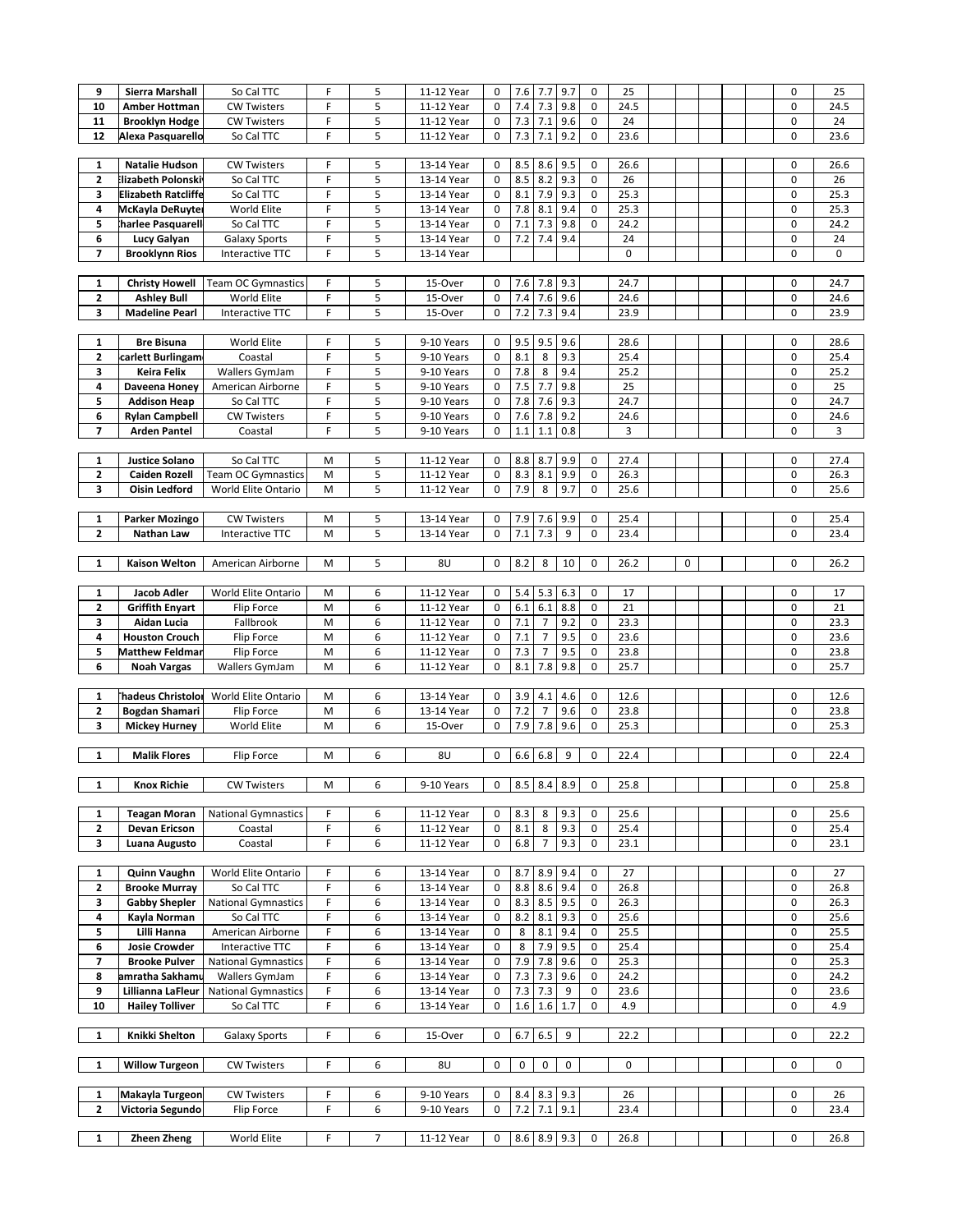| $\mathbf{z}$   | <b>Emma Williams</b>     | <b>Team Legacy</b>         | F           | 7                        | 11-12 Year | $\pmb{0}$        | 8.6            | 8.7         | 9.1       | $\mathsf 0$ | 26.4      |     |                 |                       |     | $\pmb{0}$ | 26.4 |
|----------------|--------------------------|----------------------------|-------------|--------------------------|------------|------------------|----------------|-------------|-----------|-------------|-----------|-----|-----------------|-----------------------|-----|-----------|------|
| 3              | Danica Lopez             | <b>Team Legacy</b>         | F           | $\overline{7}$           | 11-12 Year | $\mathbf 0$      | 8.4            | 8.5         | 9.2       | 0           | 26.1      |     |                 |                       |     | 0         | 26.1 |
|                |                          |                            |             |                          |            |                  |                |             |           |             |           |     |                 |                       |     |           |      |
| 4              | Jaeda Ocampo             | So Cal TTC                 | F           | 7                        | 11-12 Year | $\boldsymbol{0}$ | 8.2            | 8.4         | 9.4       | 0           | 26        |     |                 |                       |     | 0         | 26   |
| 5              | Nya Womack               | World Elite Ontario        | F           | 7                        | 11-12 Year | $\mathbf 0$      | 8.4            | 8.2         | 9.2       | 0           | 25.8      |     |                 |                       |     | 0         | 25.8 |
| 6              | <b>Maya Andrew</b>       | World Elite                | F           | $\overline{\phantom{a}}$ | 11-12 Year | $\boldsymbol{0}$ | 7.6            | 7.9         | 9.7       | 0           | 25.2      |     |                 |                       |     | 0         | 25.2 |
| 7              | HayleyJane Pence         | World Elite                | F           | 7                        | 11-12 Year | 0                | 8              | 8           | 9.1       | 0           | 25.1      |     |                 |                       |     | 0         | 25.1 |
| 8              | <b>Sydney Howell</b>     | <b>Galaxy Sports</b>       | F           | $\overline{7}$           | 11-12 Year | 0                | 7.7            | 7.9         | 9.5       | 0           | 25.1      |     |                 |                       |     | 0         | 25.1 |
| 9              | avannah Archulet         | <b>Galaxy Sports</b>       | F           | 7                        | 11-12 Year | $\pmb{0}$        | 7.6            | $7.5\,$     | 9.4       | 0           | 24.5      |     |                 |                       |     | 0         | 24.5 |
| 10             | <b>Isabelle Flores</b>   | Flip Force                 | F           | $\overline{7}$           | 11-12 Year | 0                | 7.5            | 7.6         | 9.2       | 0           | 24.3      |     |                 |                       |     | 0         | 24.3 |
| 11             | <b>Maddie Moe</b>        | <b>Galaxy Sports</b>       | F           | 7                        | 11-12 Year | $\mathbf 0$      | 7.7            | 7.7         | 8.7       | $\mathbf 0$ | 24.1      |     |                 |                       |     | 0         | 24.1 |
| 12             | Aleiya Bagaw             | Santa Barbara Gym          | $\mathsf F$ | 7                        | 11-12 Year | 0                | $\overline{7}$ | 7.2         | 9.4       | 0           | 23.6      |     |                 |                       |     | 0         | 23.6 |
|                |                          |                            |             |                          |            |                  |                |             |           |             |           |     |                 |                       |     |           |      |
| 13             | Delara Vahedi            | Coastal                    | F           | $\overline{7}$           | 11-12 Year | 0                | 7.1            | 7.3         | 9.2       | 0           | 23.6      |     |                 |                       |     | 0         | 23.6 |
|                |                          |                            |             |                          |            |                  |                |             |           |             |           |     |                 |                       |     |           |      |
| 1              | <b>Oliva Ellegaard</b>   | So Cal TTC                 | F           | 7                        | 13-14 Year | 0                | 8.5            | 8.8         | 9.1       | 0           | 26.4      |     |                 |                       |     | 0         | 26.4 |
| $\mathbf{2}$   | Sasha Ledford            | World Elite Ontario        | F           | $\overline{7}$           | 13-14 Year | $\mathbf 0$      | 8.6            | 8.5         | 8.9       | 0           | 26        |     |                 |                       |     | 0         | 26   |
| 3              | Lenora Tognetti          | World Elite Ontario        | F           | $\overline{7}$           | 13-14 Year | $\mathbf 0$      | 8.2            | 8.1         | 9.5       | 0           | 25.8      |     |                 |                       |     | 0         | 25.8 |
| 4              | Lane Wahlgren            | Flip Force                 | $\mathsf F$ | 7                        | 13-14 Year | $\mathbf 0$      | 7.9            | 8           | 9.2       | 0           | 25.1      |     |                 |                       |     | 0         | 25.1 |
| 5              | Annabelle Lee            | So Cal TTC                 | F           | 7                        | 13-14 Year | 0                | 5.8            | 6.1         | 7.2       | 0           | 19.1      |     |                 |                       |     | 0         | 19.1 |
|                |                          |                            |             |                          |            |                  |                |             |           |             |           |     |                 |                       |     |           |      |
| 1              | <b>Beth Rumsey</b>       | <b>CW Twisters</b>         | F           | 7                        | 15-Over    | 0                | 8              | 7.9         | 8.8       |             | 24.7      |     |                 |                       |     | 0         | 24.7 |
| $\mathbf{2}$   | <b>Audrey Horn</b>       | American Airborne          | F           | $\overline{7}$           | 15-Over    | $\mathbf 0$      | 7.5            | 7.6         | 9.4       |             | 24.5      |     |                 |                       |     | 0         | 24.5 |
|                |                          |                            |             |                          |            |                  |                |             |           |             |           |     |                 |                       |     |           |      |
| 1              | Cecilia Hiemcke          |                            | F           | 7                        | 8U         | 0                | 7.3            | 7.2         | 8.8       |             |           |     |                 |                       |     | 0         | 23.3 |
|                |                          | Flip Force                 |             |                          |            |                  |                |             |           |             | 23.3      |     |                 |                       |     |           |      |
|                | <b>Eva Sultanov</b>      |                            | F           |                          | 9-10 Years |                  |                |             |           |             |           |     |                 |                       |     |           |      |
| $\mathbf{1}$   |                          | World Elite                |             | 7                        |            | 0                | 8.1            | 8.3         | 8.9       |             | 25.3      |     |                 |                       |     | 0         | 25.3 |
| 2              | London Lycett            | Coastal                    | F           | $\overline{7}$           | 9-10 Years | 0                | 7.9            | 7.9         | 9.1       |             | 24.9      |     |                 |                       |     | $\pmb{0}$ | 24.9 |
| 3              | <b>Elysia Read</b>       | World Elite                | F           | 7                        | 9-10 Years | $\boldsymbol{0}$ | 7.7            | 7.7         | 8.6       |             | 24        |     |                 |                       |     | 0         | 24   |
|                |                          |                            |             |                          |            |                  |                |             |           |             |           |     |                 |                       |     |           |      |
| 1              | Joshua Attlesey          | <b>Team OC Gymnastics</b>  | M           | 7                        | 11-12 Year | 0                | 8.4            | 8.3         | 9.7       | 0           | 26.4      |     |                 |                       |     | 0         | 26.4 |
| $\mathbf{2}$   | Keanu Arellano           | <b>Team Legacy</b>         | M           | $\overline{7}$           | 11-12 Year | 0                | 1.4            | 1.5         | 1.8       | 0           | 4.7       |     |                 |                       |     | 0         | 4.7  |
|                |                          |                            |             |                          |            |                  |                |             |           |             |           |     |                 |                       |     |           |      |
| $\mathbf{1}$   | <b>Baker Hasty</b>       | World Elite                | M           | 7                        | 15-Over    | 0                | 9              | 8.7         | 9.5       | 0           | 27.2      |     |                 |                       |     | 0         | 27.2 |
| $\mathbf{2}$   | Arman Aryan              | So Cal TTC                 | M           | $\overline{7}$           | 15-Over    | 0                | 8.6            | 8.5         | 9.7       | 0           | 26.8      |     |                 |                       |     | 0         | 26.8 |
| 3              | David Fitch              | Interactive TTC            | M           | 7                        | 15-Over    | 0                | 8              | 7.9         | 9.5       | 0           | 25.4      |     |                 |                       |     | 0         | 25.4 |
| 4              | <b>Tibet Orona</b>       | So Cal TTC                 | M           | $\overline{7}$           | 15-Over    | 0                | 7.1            | 7.2         | 8.8       | 0           | 23.1      |     |                 |                       |     | 0         | 23.1 |
|                |                          |                            |             |                          |            |                  |                |             |           |             |           |     |                 |                       |     |           |      |
|                |                          |                            |             |                          |            |                  |                |             |           |             |           |     |                 |                       |     |           |      |
| $\mathbf{1}$   | Zach Epstein             | <b>National Gymnastics</b> | M           | 8                        | 11-12 Year | 0                | 7              | 7.2         | 9         |             | 23.2      | 5.9 | 6.5             | 6.8                   | 8.9 | 28.1      | 51.3 |
|                |                          |                            |             |                          |            |                  |                |             |           |             |           |     |                 |                       |     |           |      |
| $\mathbf{1}$   | <b>Cameron Rozell</b>    |                            | M           |                          |            | 0                |                |             |           |             |           |     |                 |                       |     | 31.2      |      |
|                |                          | <b>Team OC Gymnastics</b>  |             | 8                        | 13-14 Year |                  | 8.3            | 8.2         | 9.3       |             | 25.8      | 5.2 | 8.2             | 8.3                   | 9.5 |           | 57   |
| $\mathbf{2}$   | <b>Nathan Jarvis</b>     | American Airborne          | M           | 8                        | 13-14 Year | $\mathbf 0$      | 8.5            | 8.3         | 8.9       |             | 25.7      | 5.3 | 7.4             | 7.1                   | 8.9 | 28.7      | 54.4 |
| 3              | <b>Max Poveda</b>        | World Elite Ontario        | M           | 8                        | 13-14 Year | $\mathbf 0$      | 7.8            | 7.7         | 8.7       |             | 24.2      | 4.6 | 7.8             | 7.7                   | 8.2 | 28.3      | 52.5 |
|                |                          |                            |             |                          |            |                  |                |             |           |             |           |     |                 |                       |     |           |      |
| $\mathbf{1}$   | <b>Elias Blanca</b>      | American Airborne          | M           | 8                        | 15-OVer    | $\mathbf 0$      | 8.7            | 8.5         | 9         |             | 26.2      | 5.3 | 7.9             | 7.7                   | 9.4 | 30.3      | 56.5 |
|                |                          |                            |             |                          |            |                  |                |             |           |             |           |     |                 |                       |     |           |      |
| 1              | <b>Madison Winkle</b>    | American Airborne          | F           | 8                        | 10U        | 0                | 8              | 7.9         | 9.4       |             | 25.3      | 5.3 | 7.3             | 7.5                   | 9   | 29.1      | 54.4 |
| $\mathbf{z}$   | <b>Addy Baker</b>        | Nissen Trampoline          | F           | 8                        | 10U        | $\mathbf 0$      | 7.7            | 7.8         | 9.6       |             | 25.1      | 4.5 | 7.2             | 7.5                   | 9.5 | 28.7      | 53.8 |
|                |                          |                            |             |                          |            |                  |                |             |           |             |           |     |                 |                       |     |           |      |
| 1              | Kate Arakawa             | World Elite                | F           | 8                        | 11-12 Year | 0                | 9.2            | $9.2$ 9.3   |           |             | 27.7      | 4.7 | $8.5$ $8.7$ 9.1 |                       |     | 31        | 58.7 |
| 2              | Keirrah Mann             | American Airborne          | F           | 8                        | 11-12 Year | 0                | 8.6            | 8.4 9.7     |           | $-2$        | 24.7      | 6   |                 | $7.6$ 7.6             | 9.1 | 30.3      | 55   |
| 3              | <b>Stacia Vogan</b>      | So Cal TTC                 | F           | 8                        | 11-12 Year | 0                | 7.9            | 8           | 9.2       |             | 25.1      | 4.3 | 8               | 7.8                   | 9.5 | 29.6      | 54.7 |
| 4              | <b>Tasi Tydingco</b>     | Flip Force                 | F           | 8                        | 11-12 Year | 0                | 7.5            | 7.7         | 9.1       | $-2$        | 22.3      | 4   | 7.2             | 7.5                   | 9.7 | 28.4      | 50.7 |
| 5              | Remi Velez               | Flip Force                 | F           | 8                        | 11-12 Year | $\mathbf 0$      | 5.6            | 5.9 7.4     |           |             | 18.9      | 3.7 | $6.5 \ 6.8$     |                       | 8.9 | 23.9      | 42.8 |
|                |                          |                            |             |                          |            |                  |                |             |           |             |           |     |                 |                       |     |           |      |
| 1              | <b>Analisa Singer</b>    | So Cal TTC                 | F           | 8                        | 13-14 Year | 0                | 8.5            | 8.4         | 9.6       |             | 26.5      | 5.2 | $8.6$ 8.5       |                       | 9.3 | 31.6      | 58.1 |
| $\mathbf{z}$   | Keira Smith              | World Elite                | F           | 8                        | 13-14 Year | 0                | 8.5            | 8.4         | 9.5       |             | 26.4      | 5.4 | 8.3             | 8                     | 9.2 | 30.9      | 57.3 |
| 3              | Sophia Johnson           | <b>Team Legacy</b>         | F           | 8                        | 13-14 Year | 0                | 8.3            | $8.3$ 9.4   |           |             | 26        | 5.1 | 8.2             | 8.2                   | 9.6 | 31.1      | 57.1 |
| 4              | <b>Olivia Boucly</b>     | <b>National Gymnastics</b> | F           | 8                        | 13-14 Year | 0                | 7.9            | 8           | 9.1       |             | 25        | 5.2 | 8.1             | $8.1\,$               | 9.8 | 31.2      | 56.2 |
| 5              | Samantha Fish            | <b>CW Twisters</b>         | F           | 8                        | 13-14 Year | 0                | 7.8            | 8           | 9.4       |             | 25.2      | 4.6 | 7.9             | 8                     | 9.7 | 30.2      | 55.4 |
| 6              | ookelyn Constanti        | World Elite                | F           | 8                        | 13-14 Year | 0                | 8.3            | 8.3         | 9.4       |             | 26        | 5   | 7.5             |                       | 9.1 | 28.9      | 54.9 |
| 7              | Lauren Lasko             | Wallers GymJam             | F           |                          | 13-14 Year | 0                | 3.8            |             | 4.6       |             |           | 4.5 | 6.8             | 7.3<br>$\overline{7}$ | 8   | 26.3      | 38.6 |
| 8              | Elyssa Blanca            | American Airborne          | F           | 8<br>8                   | 13-14 Year | 0                | 0              | 3.9<br>0    | 0         |             | 12.3<br>0 | 0   | 0               | 0                     | 0   | 0         | 0    |
| 9              | <b>Lily Allen</b>        | Nissen Trampoline          | F           | 8                        |            | 0                | 0              | $\mathsf 0$ | $\pmb{0}$ |             | 0         | 0   | 0               | 0                     | 0   | 0         | 0    |
|                |                          |                            |             |                          | 13-14 Year |                  |                |             |           |             |           |     |                 |                       |     |           |      |
|                |                          |                            |             |                          |            | 0                |                |             |           |             |           |     |                 |                       |     |           |      |
| 1              | <b>Haley Lage</b>        | <b>National Gymnastics</b> | F           | 8                        | 15-OVer    |                  | 8.2            | 8.3         | 9.5       |             | 26        | 4.5 | 8.3             | 8.3                   | 9.7 | 30.8      | 56.8 |
| 2              | <b>Allison Menelli</b>   | Coastal                    | F           | 8                        | 15-OVer    | 0                | 8.1            | 8.1         | 9.2       |             | 25.4      | 5.2 | 7.8             | 7.8                   | 9.8 | 30.6      | 56   |
| 3              | <b>Haley Cheyne</b>      | <b>National Gymnastics</b> | F           | 8                        | 15-OVer    | 0                | 8.3            | 8.1         | 9.2       |             | 25.6      | 4.5 | 8.2             | 8                     | 9.6 | 30.3      | 55.9 |
| 4              | <b>Suzanne Allen</b>     | Nissen Trampoline          | F           | 8                        | 15-OVer    | 0                | 7.9            | 8.1         | 9.6       |             | 25.6      | 6   | 7.4             | 7.6                   | 9.3 | 30.3      | 55.9 |
| 5              | <b>Victoria Champine</b> | World Elite                | F           | 8                        | 15-OVer    | 0                | 7.7            | 7.9         | 9         |             | 24.6      | 4.2 | 8.2             | 7.9                   | 9.5 | 29.8      | 54.4 |
| 6              | Jem Sarmiento            | Santa Barbara Gym          | F           | 8                        | 15-OVer    | 0                | 8              | 7.9         | 9.3       |             | 25.2      | 4.5 | 7.5             | 7.6                   | 8.8 | 28.4      | 53.6 |
| $\overline{ }$ | Alisa Hanada             | Wallers GymJam             | F           | 8                        | 15-OVer    | 0                | 7.2            | 7.5         | 9.3       |             | 24        | 5.3 | 7               | $\overline{7}$        | 9   | 28.3      | 52.3 |
| 1              | Aliyah Rose              | <b>Team Legacy</b>         | F           | 9                        | 11-12 Year | 0                | 8.7            | 8.8         | 9.4       |             | 26.9      | 7.1 | 8.5 8.4         |                       | 9.3 | 33.3      | 60.2 |